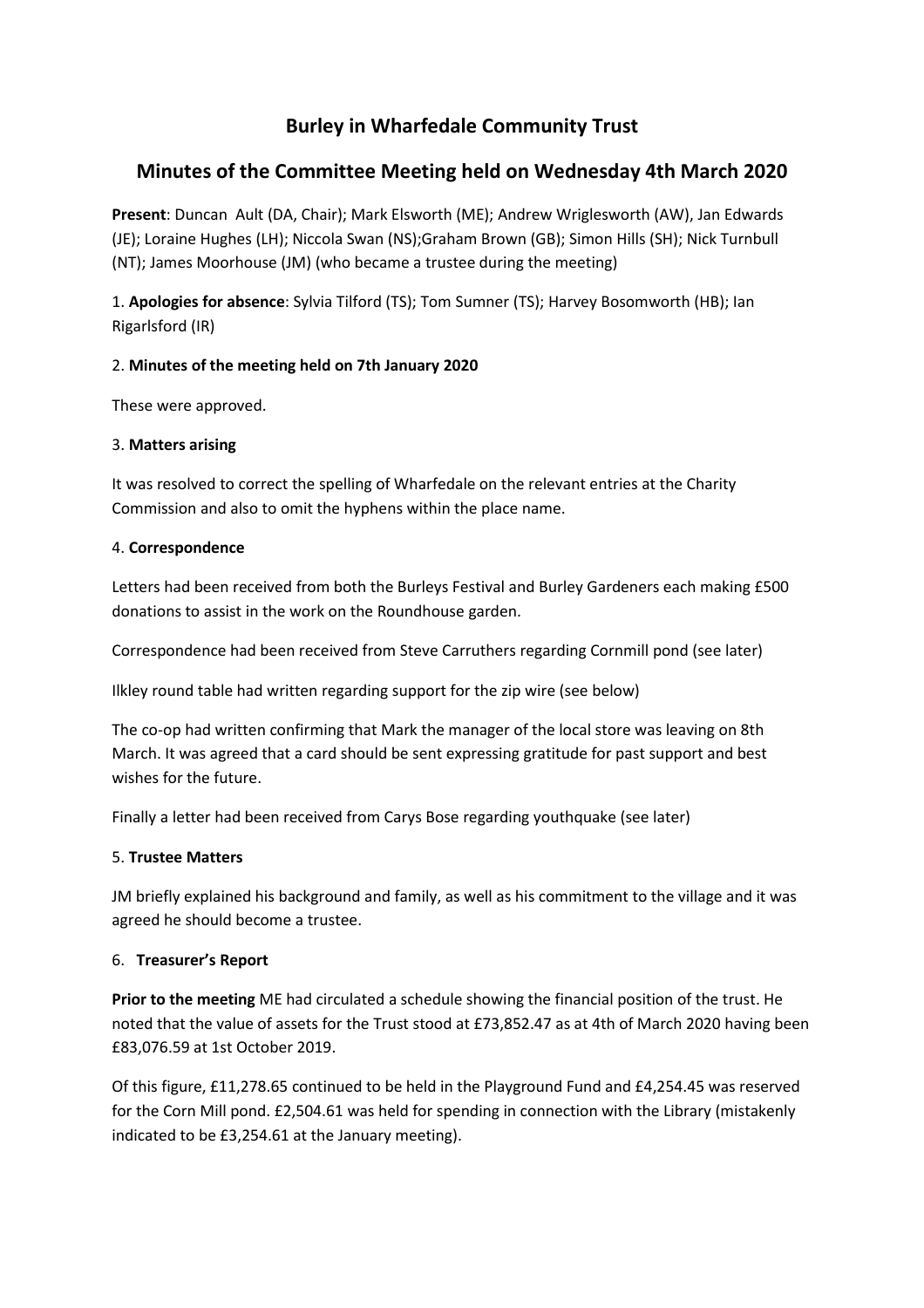This left £55,814.76 in the General Purposes Fund (including Michael Cocks' legacy which it had previously been agreed could be used for general purposes). Commitments of £17,650 (including up to £17,000 for the playground) reduced the available general funds to £38,514.76).

Main receipts since last meeting of £3,530 from Greenbelt in respect of Scalebor; £853.85 in respect of the Christmas lights collection; and £500 each from Burley Festival and Burley Gardeners for the Roundhouse garden.

The most significant outgoings since last meeting were the annual insurance premium costs of £1,521.77; £430 for the Roundhouse Garden; and a grant of £500 to Love Burley.

The scouts had confirmed they needed no further financial help, so the loan is limited to £10,000, which once repaid will further boost general funds.

#### **7 Funding progress and requests**

Ilkley Round Table table had kindly agreed to donate £2,500 toward the costs of the zip wire/ play park. An application for the same purposes has been made to Otley Lions who will also hopefully provide financial support.

The co-op had provide some specific financial support of £300 for the library and further help was anticipated in October for the ongoing running of the library.

#### **8. Possible future projects and priorities**

The list compiled at the May meeting was reviewed;

- A sum of £2,400 or so was still available for the library with around £1,800 having been spent on furniture for children.
- The toilet block is to be reroofed in April. The building is to continue to be used for storage of the Christmas lights. BPC is to meet the cost and TS will oversee.
- In relation to the notice boards, it was agreed these would include an acknowledgement to the financial support from the late M Cocks. Information on possible designs was provided to the meeting by SH. One way forward includes provision of artwork consisting of 8 or so drawings at a cost of around £2,400, £1,700 for the boards and £2,000 for installation making a total cost of around £6,000. The cost could be reduced to £2,500 to £3,000, plus £1500 for frames, if we can supply text and photos. It was suggested that the history trail was followed for the text. DA was to talk to Ian Middleton, a local artist, to see what help he might give. It was also agreed that the two proposed notice boards would be located at the railway station and in the centre of the village close to where the Christmas tree was usually situated.
- The Skate Park. JE had established that the cost for a basic concrete skate park at £350/£400 per square metre would work out at around £110,000. It was agreed that there should be consultations with the public to get ideas for the project. For example it may be that a BMX track should be considered or a par court section. The plan would be to put together a basic design in order to apply for grant funding. Once funding had been achieved the implementation could be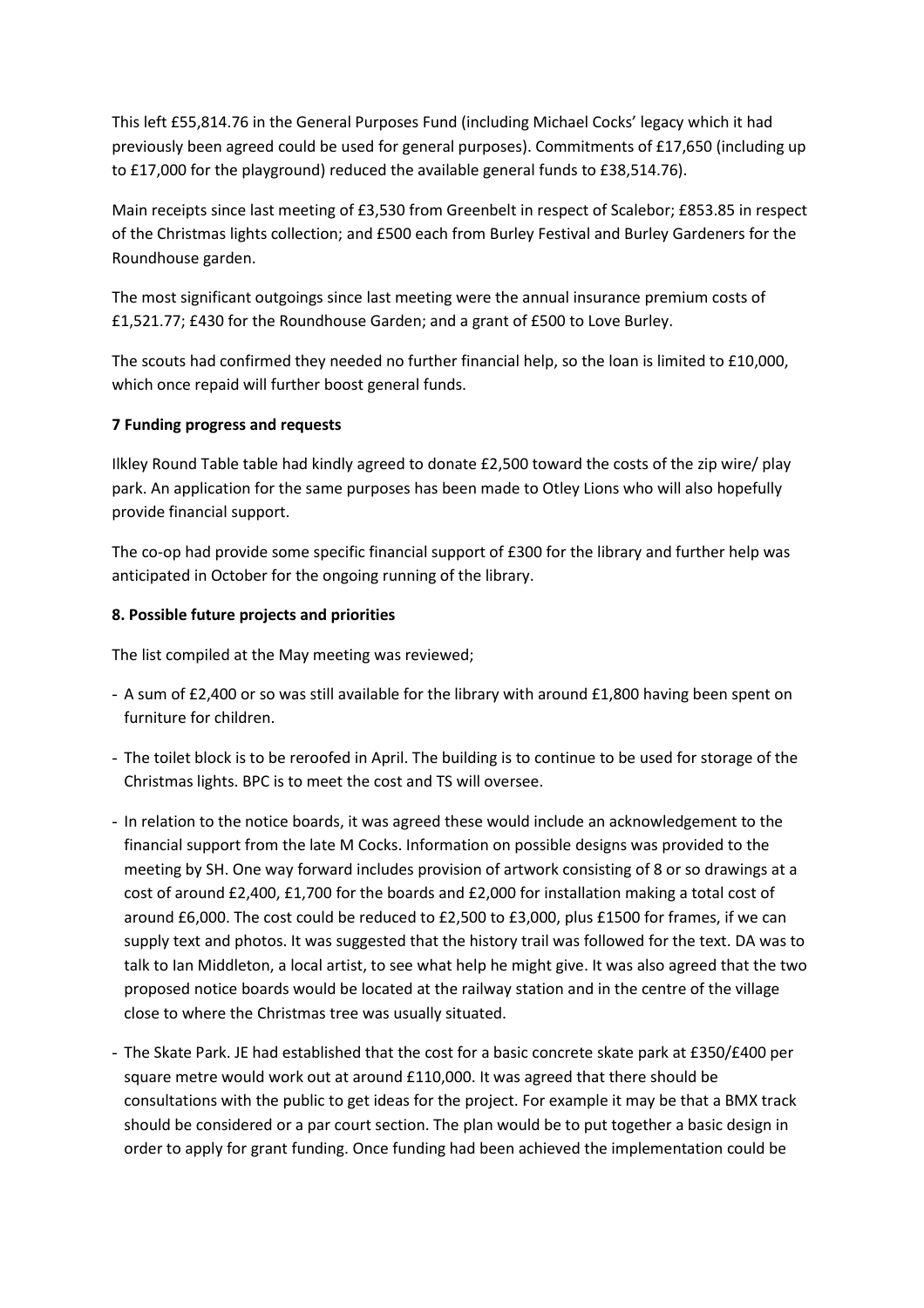put out to tender. The location of the proposed Skate Park would be in the Recreation Ground (similar to its present location).

- Roundhouse Garden. £500 had been donated by Burley Festival and another £500 of funding had been secured from Burley Gardeners, for which grateful thanks were to be recorded.

## 9. **Scalebor Park**

Service agreement with Greenbelt: DA reported that this was still being discussed.

Maintenance and drainage: it had been a difficult 2 months with the very wet weather. There was a new 3 way funding proposal, for the servicing of all three football pitches in the village, to be attended to by Danvic at the start of the season. This would specifically be in relation to sanding, reseeding and verti draining. The financial contributions would come from BPC, BWCT and the football club. In practice BWCT would be contributing £4000 rather than £2,500 this year. The approach would be reviewed for next year. It was agreed that the football club should provide more publicity for BWCT. The pitch at Burley Oaks is also included in the idea and it was suggested that the idea of public access at weekends be explored for both the playing field and the bike track..

Pavilion : The building will be painted this year with the idea of it being redone every 3 years.

New access to playground: there were to be discussions with Greenbelt about their helping to fund this new access.

Parking area: some new tarmac planings were needed to fill in the potholes.

## 10**. Youth provision proposals**

LH updated those present as follows;

The youth club for 11-14yr olds continues to go well, with attendances of between 6 and 25 young people per event.14 attended the most recent event. LH reported that 2 children had been excluded for bad behaviour. She had also discovered that 4 of the children had siblings who were attending the ASB achievement centre in Ilkley, which again highlighted the difficulties and the need for this sort of support.

4/5 of the children had been selected to participate in a Bradford Youth a group trip to Poland over the summer which was very positive.

A meeting had taken place a week previously involving Jacqui Whiteley, Dale Smith and Carys Bose (head of Shipley Youth) regarding provision of support for youth workers. Funding remains an issue for such workers. Without sufficient qualified workers the groups cannot function, as insurance would not apply. LH will continue to see what back up can be found and with explore further with Cerys Bowers.

LH was thanked once again for her continued efforts and persistence in all of this.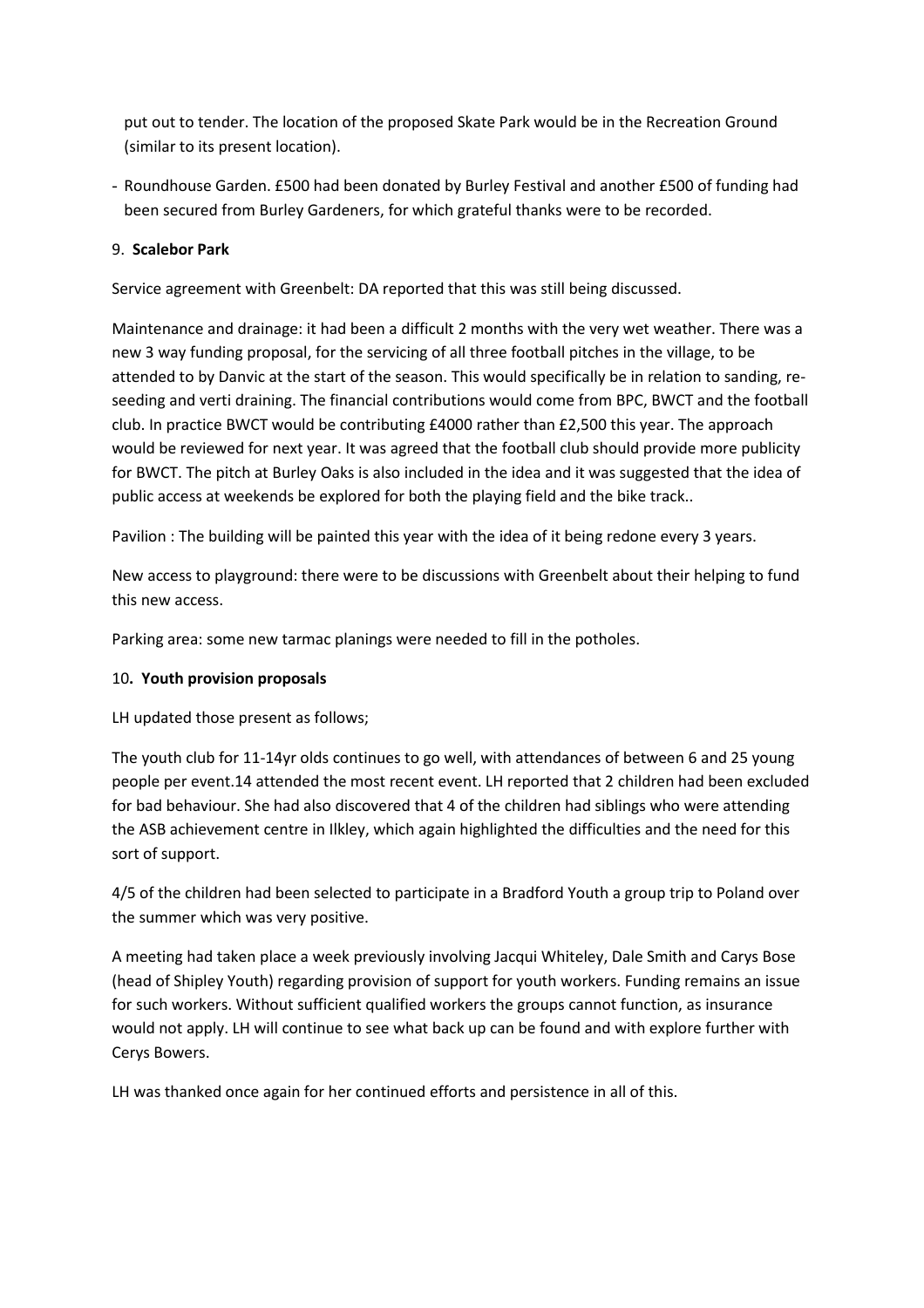#### 11**. Playground update phase 2**

It had been decided that BWCT would look to assist in funding the shortfall up to a maximum of £17,000. Ilkley Round table had agreed to provide £2,500 and Otley Lions were also being approached for help in the order of around £2,000.

It had been decided not to apply for lottery funding as support from that source will be needed for the skate park.

#### 12**. Membership for 2019/20**

The new membership count stands at 926 with 467 households signed up.

Paper forms needs to be altered to be the same as the online forms. This will need to be done for late May and HB will be asked to assist.

NT will try to get hold of a list of landline numbers for members, to assist in following up renewals of membership.

#### **13. Marketing: general publicity, especially for membership and events.**

An on-line newsletter had just been issued.

NS continues to add photos and stories on to the Facebook page when available.

Malcolm had requested more photos for the website etc

#### **14. Burley Website**

DA has seen Malcolm who is hoping to have the new website up and running by May and will attend the May meeting. He has also purchased a drone to assist in taking photos of important or relevant village locations.

#### **15. Duck Race 21.6.2020**

Tickets will be printed shortly. The guides will assist in the selling of tickets and will also provide teas etc in the park afterwards.

As usual DA will write to the police for assistance at the crossing of the A65 before the event.

#### **16. The Roundhouse and garden: update**

Burley Parish Council will deal with the guttering costs and work.

The garden work is to be dealt with by John Hardisty. Although an overall donation of £1,000 has been received (as mentioned earlier), another £1,000 will need to be committed to by BWCT to assist in the costs of the patio and two benches, with £350 already having been committed.

**17. Notice boards** - see earlier